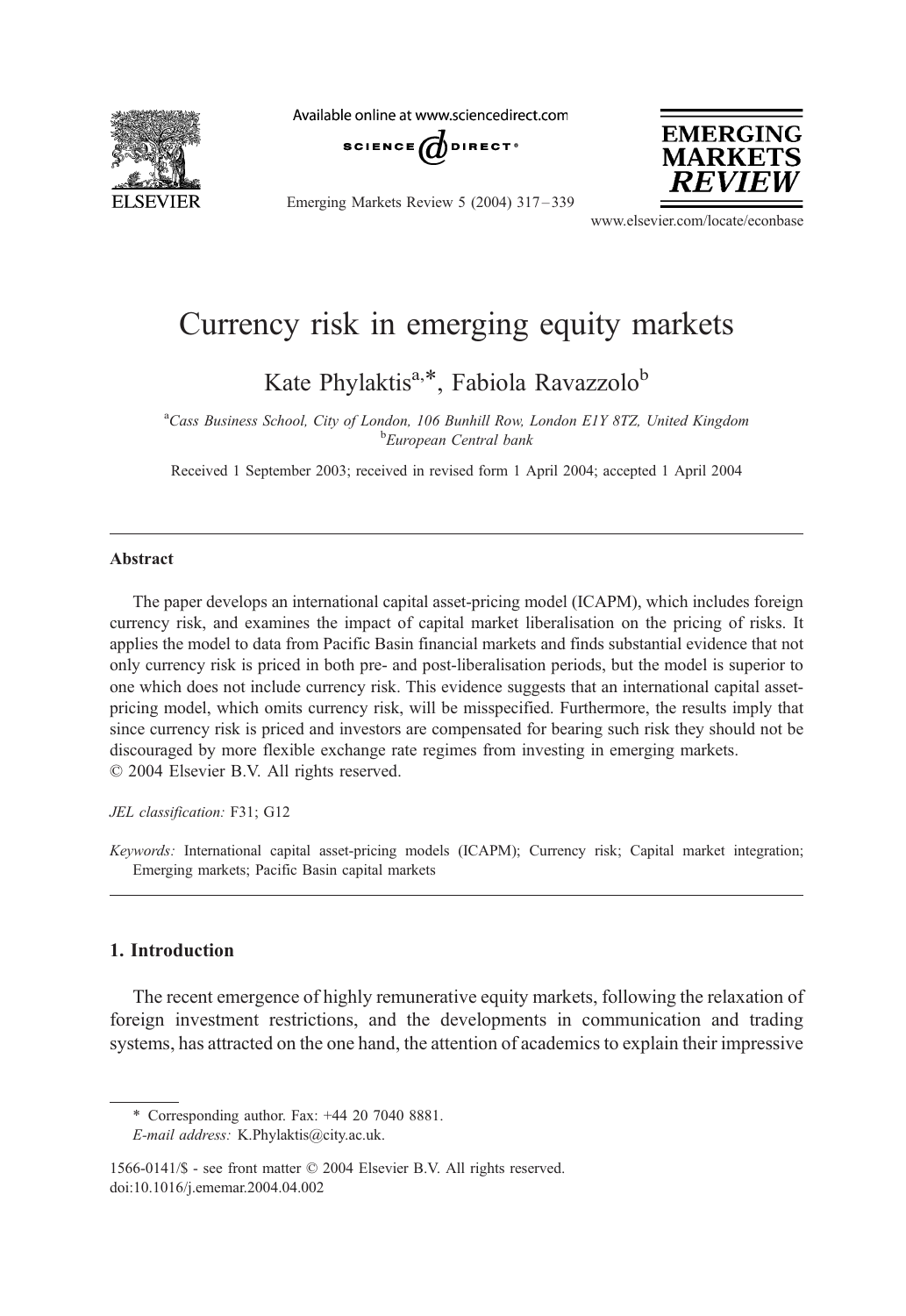returns, and on the other hand, the interest of international fund managers as opportunities for portfolio diversification benefits. The adoption of more flexible exchange rate regimes by many emerging economies however in the late 1980s and early 1990s is likely to have affected the foreign currency risk associated with international investment and to have made the choice of currency denomination an important element in the overall portfolio decision.

The objective of this paper is to develop an international capital asset-pricing model, which includes currency risk, and to examine the impact of capital market liberalisation on the pricing of risks. Previous capital asset-pricing models can be classified into three groups based on the type of risk considered in pricing expected returns: segmented market models, which evaluate expected equity returns as a function of only the country-specific risk represented by stock returns variance (see, e.g. [Black, 1972\)](#page--1-0); the integrated market models where studies assume that all the world capital markets are perfectly integrated, and therefore the source of their risk can be associated with the covariance of the local stock market returns with the world market portfolio (see, e.g. [Ferson and Harvey, 1994\)](#page--1-0); and the partially segmented market models, which considered an asset-pricing model, where the framework in which the polar segmented/integrated cases are replaced by a mild segmentation structure (see [Errunza et al., 1992\)](#page--1-0). While this model presents the advantage of avoiding the choice between the scenario of full segmentation and perfect integration, the framework has the disadvantage of selecting a degree of segmentation that is fixed through time.

Errunza et al.'s limitation has recently been overcome by [Bekaert and Harvey \(1995\)](#page--1-0) and [De Santis and Imrohoroglu \(1997\).](#page--1-0) [Bekaert and Harvey \(1995\)](#page--1-0) proposed a one-factor asset-pricing model that allows the conditional expected returns of a country to be affected by their covariance with a world benchmark portfolio when the market is integrated and by the variance of the country returns when the market is segmented. When applying the model to a group of emerging capital markets over the period 1975 to 1992, they find that countries with extensive foreign ownership restrictions, such as Korea and Taiwan, were integrated with the world capital markets.

[De Santis and Imrohoroglu \(1997\)](#page--1-0) study the stock returns and the volatilities of a group of emerging capital markets under different degrees of integration by introducing a dynamic integration version of the classic CAPM framework that assumes full-market segmentation until the official liberalisation date of each capital market, and full integration thereafter to capture the fact that the analysed markets were legally segmented for part of the sample period. The evidence shows that neither the country-specific risk is priced when markets are segmented, nor the world market risk when markets are integrated.

At the same time, another strand of literature (see [Dumas, 1994; Dumas and Solnik, 1995\)](#page--1-0) has shown theoretically and empirically that when using the international capital assetpricing model (ICAPM) framework with currency risk for a sample of securities in Germany, US, Japan and UK, the currency risk is priced. The pricing of currency risk has also been confirmed by [De Santis and Gerard \(1998\)](#page--1-0) when considering a conditional version of the ICAPM based on multivariate GARCH, with foreign exchange risk, for equity markets and 1-month Eurocurrency deposits for the same group of countries examined by [Dumas and](#page--1-0) Solnik (1995).<sup>1</sup>

<sup>&</sup>lt;sup>1</sup> [Carrieri \(2001\)](#page--1-0) repeats the same analysis of [De Santis and Gerard \(1998\),](#page--1-0) but for France, Italy, Germany and UK, and confirmed the pricing of currency risk.